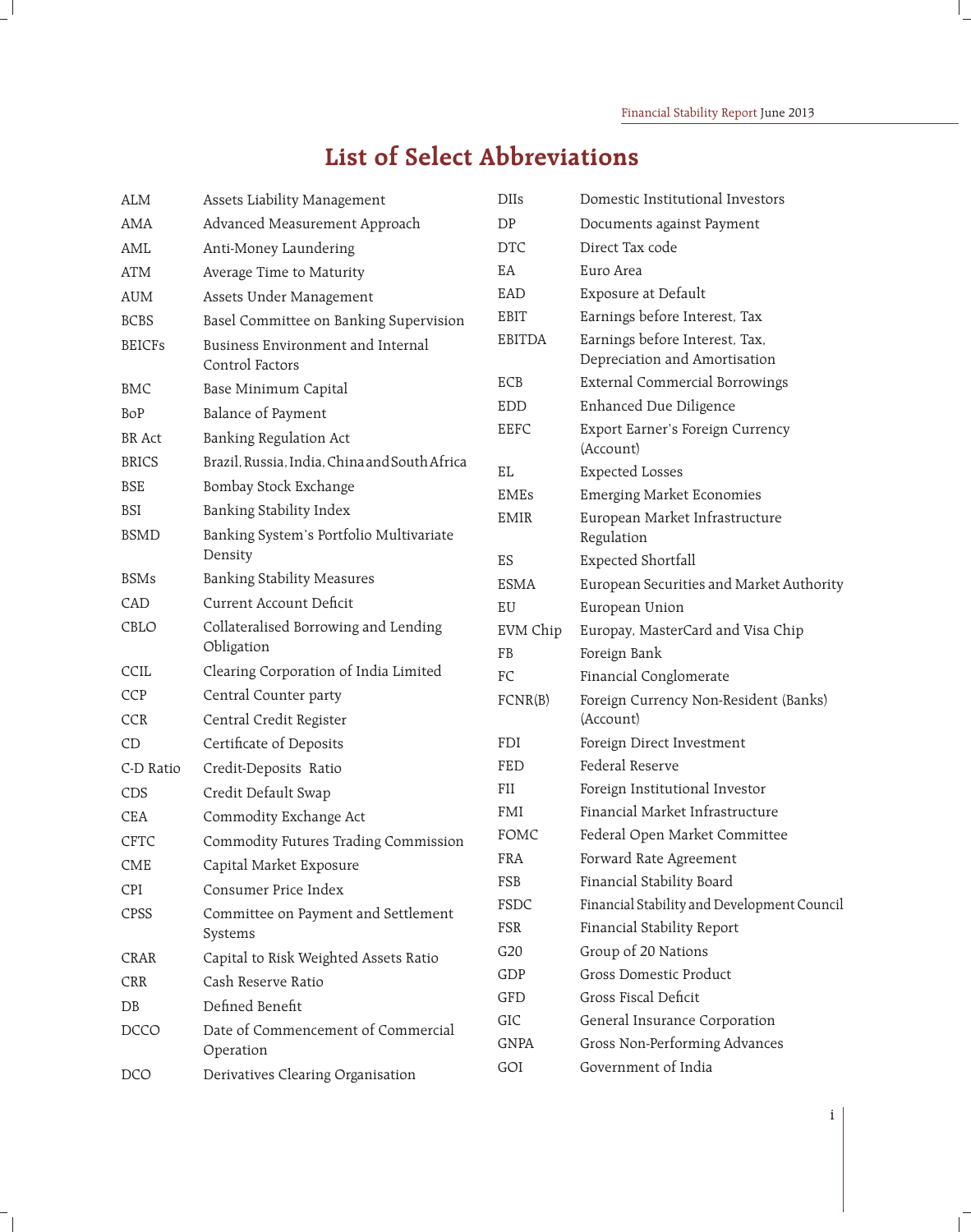## List of Select Abbreviations

| G-Sec        | <b>Government Securities</b>             | NBFC-ND-SI   | NBFC - Non Deposit taking - Systemically            |
|--------------|------------------------------------------|--------------|-----------------------------------------------------|
| GSIB         | Globally Systemically Important Bank     |              | Important                                           |
| <b>HFT</b>   | High-Frequency Trading                   | <b>NDTL</b>  | Net Demand and Time Liabilities                     |
| <b>HLEG</b>  | High-level Expert Group                  | NG-RTGS      | Next Generation Real Time Gross                     |
| HQLA         | High-Quality Liquid Assets               |              | Transfer                                            |
| IAS          | <b>Investment Advisory Services</b>      | <b>NHB</b>   | National Housing Bank                               |
| ICB          | Independent Commission on Banking        | NII          | Net Interest Income                                 |
| ICCL         | Indian Clearing Corporation Limited      | <b>NIM</b>   | Net Interest Margin                                 |
| <b>IIB</b>   | Inflation Indexed Bond                   | <b>NPA</b>   | Non-Performing Advances                             |
| <b>IIP</b>   | Index of Industrial Production           | <b>NPB</b>   | New Private Bank                                    |
| <b>IMF</b>   | International Monetary Fund              | <b>NPL</b>   | Non Performing Loan                                 |
| <b>INR</b>   | Indian Rupee                             | <b>NPS</b>   | New Pension System                                  |
| IOSCO        | International Organization of Securities | <b>NRE</b>   | Non Resident External                               |
| IP           | Commissions<br>Internet Protocol         | <b>NSCCL</b> | National Securities Clearing Corporation<br>Limited |
| <b>IPO</b>   | Initial Public Offering                  | <b>NSE</b>   | National Stock Exchange                             |
| IRB          | Internal Ratings-Based                   | <b>NSFR</b>  | Net Stable Funding Ratio                            |
| <b>IRDA</b>  | Insurance Regulatory and Development     | OIS          | Overnight Index Swap                                |
|              | Authority                                | OMO          | Open Market Operation                               |
| <b>IRF</b>   | Inter-Regulatory Forum                   | OOI          | Other Operating Income                              |
| IRS          | Interest Rate Swap                       | OPB          | Old Private Bank                                    |
| IT           | Information Technology                   | <b>OSS</b>   | Off-Site Surveillance                               |
| JPoD         | Joint Probability of Distress            | <b>OTC</b>   | Over The Counter                                    |
| <b>KYC</b>   | Know Your Customer                       | PAT          | Profit After Tax                                    |
| LC           | Letter of Credit                         | PCR          | Provision Coverage Ratio                            |
| <b>LCR</b>   | Liquidity Coverage Ratio                 | PD           | Probability of Default                              |
| LEI          | Legal Entity Identifier                  | PFMI         | Principles of Financial Market                      |
| <b>LGD</b>   | Loss Given Default                       |              | Infrastructure                                      |
| LIC          | Life Insurance Corporation               | PFRDA        | Pension Fund Regulatory and                         |
| <b>LTRO</b>  | Long Term Refinancing Operations         |              | Development Authority                               |
| MCA          | Ministry of Corporate Affairs            | PMI          | Purchasing Managers Index                           |
| <b>MIBOR</b> | Mumbai Inter Bank Offer Rate             | PMS          | Portfolio Management Service                        |
| <b>MMMF</b>  | Money Market Mutual Fund                 | PoD          | Probability of Distress                             |
| MoU          | Memorandum of Understanding              | PSB          | Public Sector Bank                                  |
| <b>MSE</b>   | Medium and Small Enterprises             | PSS          | Payment and Settlement System                       |
| <b>MTM</b>   | Mark to Market                           | PSUs         | Public Sector Undertakings                          |
| <b>NAV</b>   | Net Asset Value                          | QE           | Quantitative Easing                                 |
| <b>NBFCs</b> | Non-Banking Financial Companies          | QIS          | Quantitative Impact Study                           |
| NBFCs-D      | NBFC - Deposit taking                    | Q-o-Q        | Quarter-over-Quarter                                |